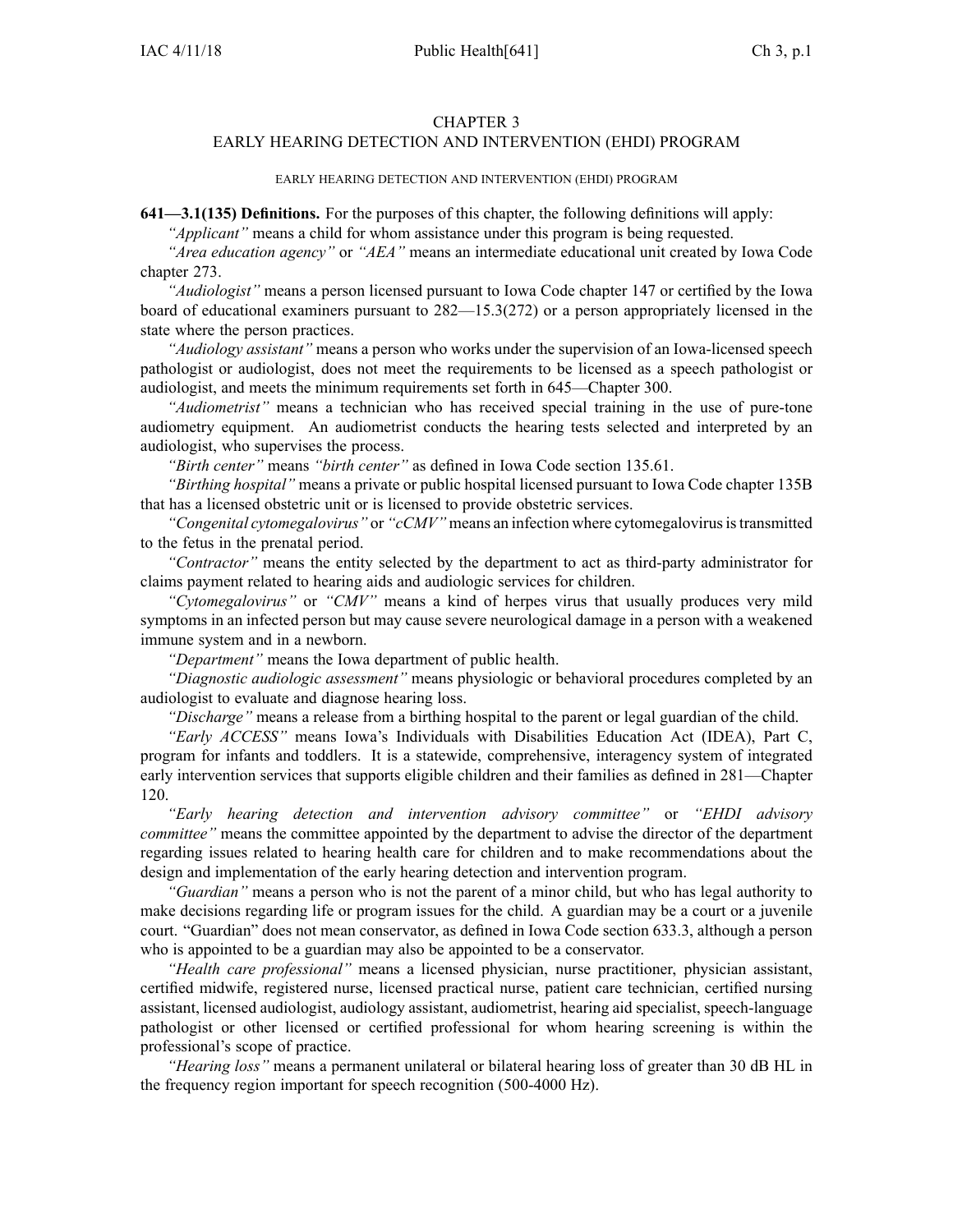*"Hearing screening"* means <sup>a</sup> physiological measurement of hearing of <sup>a</sup> newborn or infant with <sup>a</sup> "pass" or "refer" result. Screening is used to determine the newborn's or infant's need for further testing and must be performed bilaterally, when applicable.

*"Initial screening"* or *"newborn hearing screening"* means <sup>a</sup> screening performed in <sup>a</sup> birthing hospital, birth center or facility other than <sup>a</sup> birthing hospital within the first month of life.

*"Newborn hearing screening"* means <sup>a</sup> physiological test to separate those newborns with normal hearing from those newborns who may have hearing thresholds of greater than 30 dB HL in either ear in the frequency region important for speech recognition (500-4000 Hz).

*"Normal hearing"* means hearing thresholds in both ears of 30 dB HL or less in the frequency region important for speech recognition (500-4000 Hz).

*"Parent"* means:

1. A biological or adoptive paren<sup>t</sup> of <sup>a</sup> child;

2. A guardian, but not the state if the child is <sup>a</sup> ward of the state;

3. A person acting in the place of <sup>a</sup> parent, such as <sup>a</sup> grandparent or stepparent with whom <sup>a</sup> child lives, or <sup>a</sup> person who is legally responsible for the child's welfare;

4. A surrogate paren<sup>t</sup> who has been assigned in accordance with 281—120.68(34CFR303); or

5. A foster parent, if:

● A biological parent's authority to make the decisions required of parents under state law has been terminated; and

● The foster paren<sup>t</sup> has an ongoing, long-term parental relationship with the child; is willing to make the decisions required of <sup>a</sup> parent; and has no interest that would conflict with the interests of the child.

*"Physician"* means an individual licensed under Iowa Code chapter [148](https://www.legis.iowa.gov/docs/ico/chapter/148.pdf), [150](https://www.legis.iowa.gov/docs/ico/chapter/150.pdf), or [150A](https://www.legis.iowa.gov/docs/ico/chapter/150A.pdf).

*"Primary care provider"* means <sup>a</sup> licensed physician, nurse practitioner, physician assistant or certified midwife who undertakes primary pediatric care responsibility for an infant or child to provide ongoing medical care and referrals to promote overall health and well-being.

*"Protocol"* means <sup>a</sup> document which guides decision making and provides the criteria to be used regarding screening, diagnosis, management, and treatment of children related to hearing health care. Early hearing detection and intervention protocols not otherwise specified in this chapter are available on the department's website at [www.idph.iowa.gov](http://www.idph.iowa.gov).

*"Provider"* means <sup>a</sup> licensed audiologist, otolaryngologist or hearing aid specialist who agrees to provide hearing aids or audiologic services to eligible patients.

*"Rescreen"* means <sup>a</sup> newborn hearing screening performed after two weeks of age on an infant who did not pass the initial screening.

*"Resident"* means an individual who is <sup>a</sup> legal resident of the state of Iowa.

[**ARC [8232B](https://www.legis.iowa.gov/docs/aco/arc/8232B.pdf)**, IAB 10/7/09, effective 11/11/09; **ARC [2290C](https://www.legis.iowa.gov/docs/aco/arc/2290C.pdf)**, IAB 12/9/15, effective 1/13/16; **ARC [3745C](https://www.legis.iowa.gov/docs/aco/arc/3745C.pdf)**, IAB 4/11/18, effective 5/16/18]

**641—3.2(135) Purpose.** The overall purpose of this chapter is to establish administrative rules in accordance with Iowa Code section [135.131](https://www.legis.iowa.gov/docs/ico/section/135.131.pdf) relative to the following:

1. Universal hearing screening of all newborns and infants in Iowa.

2. Facilitating the transfer of data to the department to enhance the capacity of agencies and practitioners to provide services to children and their families.

3. Establishing procedures for infants who were not screened or do not pass their initial hearing screening to receive appropriate follow-up to determine if the infants have normal hearing or have hearing loss.

4. Establishing the procedure for distribution of funds to suppor<sup>t</sup> the purchase of hearing aids and audiologic services for children.

5. Establishing the procedure for documentation of paren<sup>t</sup> refusal of newborn testing for congenital cytomegalovirus.

[**ARC [8232B](https://www.legis.iowa.gov/docs/aco/arc/8232B.pdf)**, IAB 10/7/09, effective 11/11/09; **ARC [2290C](https://www.legis.iowa.gov/docs/aco/arc/2290C.pdf)**, IAB 12/9/15, effective 1/13/16; **ARC [3745C](https://www.legis.iowa.gov/docs/aco/arc/3745C.pdf)**, IAB 4/11/18, effective 5/16/18]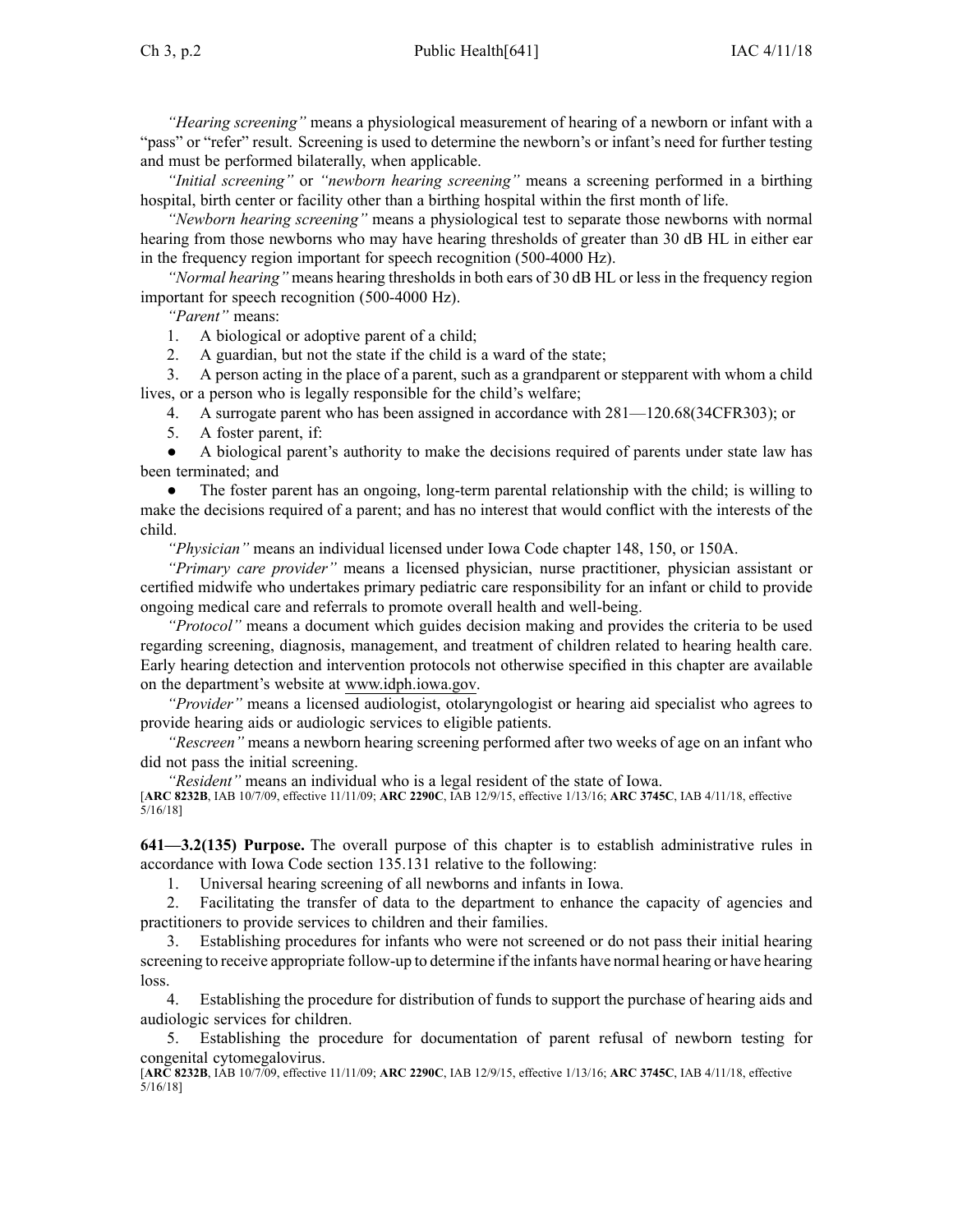**641—3.3(135) Goal and outcomes.** The goal of universal hearing screening of all newborns and infants in Iowa is early detection of hearing loss to allow children and their families the earliest possible opportunity to obtain appropriate early intervention services.

[**ARC [8232B](https://www.legis.iowa.gov/docs/aco/arc/8232B.pdf)**, IAB 10/7/09, effective 11/11/09]

# **641—3.4(135) Program components.**

**3.4(1)** The EHDI coordinator assigned within the department provides administrative oversight, including follow-up activities, for the EHDI program within Iowa.

**3.4(2)** The EHDI advisory committee represents the interests of the people of Iowa and assists in the development of programming that ensures the availability and access to quality hearing health care for Iowa children.

**3.4(3)** The EHDI program has an association with the Iowa Title V maternal and child health programs to promote comprehensive services for infants and children with special health care needs.

**3.4(4)** The EHDI program provides hearing screening surveillance and follow-up for infants and children under the age of three. Follow-up may include:

*a.* Contact with the paren<sup>t</sup> or legal guardian of an infant who was not screened or does not pass the initial hearing screening, outpatient hearing screening or diagnostic audiologic assessment.

*b.* Contact with the infant's primary care provider to ensure the infant receives appropriate follow-up no later than the recommended time line as outlined in the Joint Committee on Infant Hearing position statement at [www.jcih.org](http://www.jcih.org).

*c.* Contact with the birthing hospital or health care professional for inquiries on missing results, data entry discrepancies and recommendations for additional referrals.

*d.* Referrals to family suppor<sup>t</sup> or early intervention service providers for infants or toddlers diagnosed with <sup>a</sup> hearing loss.

*e.* Technical assistance to birthing facilities, primary care providers and health care professionals regarding best practices related to newborn hearing screening, diagnosis and follow-up best practices. [**ARC [8232B](https://www.legis.iowa.gov/docs/aco/arc/8232B.pdf)**, IAB 10/7/09, effective 11/11/09; **ARC [2290C](https://www.legis.iowa.gov/docs/aco/arc/2290C.pdf)**, IAB 12/9/15, effective 1/13/16]

**641—3.5(135) Screening the hearing of all newborns.** All newborns and infants born in Iowa, excep<sup>t</sup> those born with <sup>a</sup> condition that is incompatible with life, shall be screened for hearing loss. The person required to perform the screening shall use at least one of the following procedures:

1. Automated or screening auditory brainstem response, or

2. Evoked otoacoustic emissions.

[**ARC [8232B](https://www.legis.iowa.gov/docs/aco/arc/8232B.pdf)**, IAB 10/7/09, effective 11/11/09]

**641—3.6(135) Procedures required of birthing hospitals.** Each birthing hospital in Iowa shall follow these procedures:

**3.6(1)** Each birthing hospital shall designate an employee of the hospital to be responsible for the newborn hearing screening program in that institution. If <sup>a</sup> birthing hospital contracts with <sup>a</sup> third party for newborn screening services, the hospital retains ultimate responsibility for screening and reporting.

**3.6(2)** Prior to the discharge of the newborn, each birthing hospital shall provide hearing screening to every newborn delivered in the hospital, excep<sup>t</sup> in the following circumstances:

*a.* The newborn is transferred for acute care prior to completion of the hearing screening.

*b.* The newborn is born with <sup>a</sup> condition that is incompatible with life.

**3.6(3)** If <sup>a</sup> newborn is transferred for acute care, the birthing hospital shall notify the receiving facility of the status of the hearing screening. The receiving facility shall then be responsible for completion of the newborn hearing screening prior to discharge of the newborn from the nursery.

**3.6(4)** Newborn hearing screening shall be performed by <sup>a</sup> health care professional.

**3.6(5)** The birthing hospital shall report newborn hearing screening results to the parent or guardian in written form.

**3.6(6)** The birthing hospital shall repor<sup>t</sup> newborn hearing screening results to the department pursuan<sup>t</sup> to [641—3.9](https://www.legis.iowa.gov/docs/iac/rule/641.3.9.pdf)(135).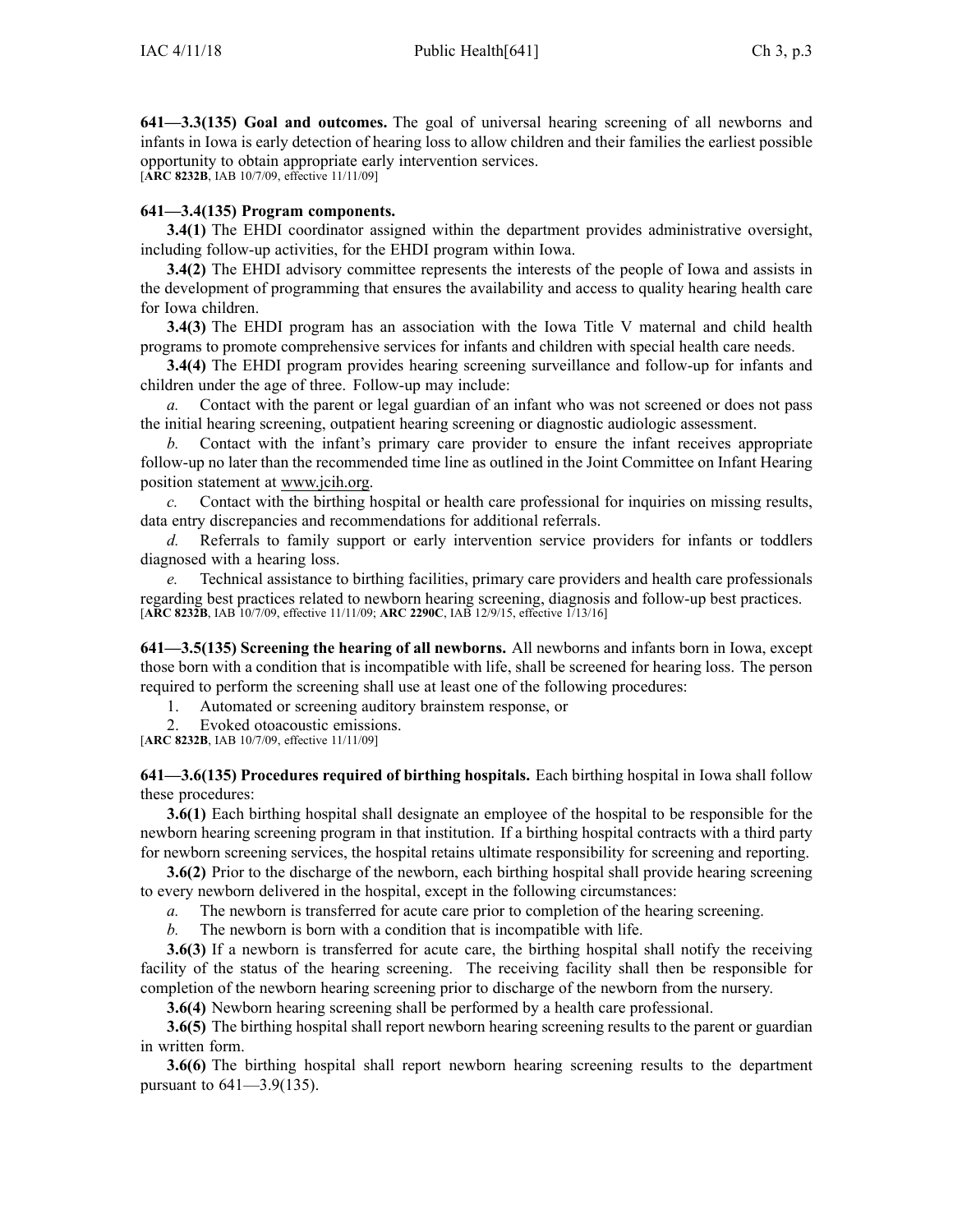**3.6(7)** The birthing hospital shall repor<sup>t</sup> the results of the hearing screening to the primary care provider of the newborn or infant upon the newborn's or infant's discharge from the birthing hospital. If the newborn or infant was not tested prior to discharge, the birthing hospital shall repor<sup>t</sup> the status of the hearing screening to the primary care provider of the newborn or infant.

**3.6(8)** The birthing hospital shall follow the hearing screening protocols prescribed by the department.

[**ARC [8232B](https://www.legis.iowa.gov/docs/aco/arc/8232B.pdf)**, IAB 10/7/09, effective 11/11/09; **ARC [2290C](https://www.legis.iowa.gov/docs/aco/arc/2290C.pdf)**, IAB 12/9/15, effective 1/13/16]

**641—3.7(135) Procedures required of birth centers.** Each birth center in Iowa shall follow these procedures:

**3.7(1)** Each birth center shall designate an employee of the birth center to be responsible for the newborn hearing screening program in that institution.

**3.7(2)** Prior to discharge of the newborn, each birth center shall refer every newborn delivered in the birth center to <sup>a</sup> health care professional for <sup>a</sup> newborn hearing screening. Before discharge of the newborn, the birth center shall arrange an appointment for the newborn hearing screening no more than 15 days from the date of discharge and repor<sup>t</sup> the appointment time, date and location to the parent.

**3.7(3)** The health care professional to whom the newborn is referred for screening shall complete the screening within 30 days of the newborn's discharge from the birth center, unless the paren<sup>t</sup> fails to attend the appointment. If the paren<sup>t</sup> fails to attend the appointment, the health care professional shall document such failure in the medical or educational record and shall report such failure to the department.

**3.7(4)** The health care professional who completes the newborn hearing screening shall repor<sup>t</sup> screening results to the paren<sup>t</sup> in written form.

**3.7(5)** The health care professional who completes the newborn hearing screening shall repor<sup>t</sup> screening results to the department pursuant to  $641-3.9(135)$ .

**3.7(6)** The health care professional who completes the newborn hearing screening shall repor<sup>t</sup> the results of the hearing screening to the primary care provider of the newborn or infant.

**3.7(7)** The person who completes the screening shall follow the hearing screening protocols prescribed by the department.

[**ARC [8232B](https://www.legis.iowa.gov/docs/aco/arc/8232B.pdf)**, IAB 10/7/09, effective 11/11/09; **ARC [2290C](https://www.legis.iowa.gov/docs/aco/arc/2290C.pdf)**, IAB 12/9/15, effective 1/13/16]

#### **641—3.8(135) Procedures to ensure that children born in locations other than <sup>a</sup> birth center or birthing hospital receive <sup>a</sup> hearing screening.**

**3.8(1)** The primary care provider who undertakes primary pediatric care of <sup>a</sup> newborn delivered in <sup>a</sup> location other than <sup>a</sup> birthing hospital or birth center shall refer the newborn to <sup>a</sup> health care professional for completion of the newborn hearing screening no later than one month of age. The health care professional shall arrange an appointment for the newborn hearing screening and repor<sup>t</sup> to the paren<sup>t</sup> the appointment time, date, and location.

**3.8(2)** The health care professional who completes the newborn hearing screening shall report screening results to the paren<sup>t</sup> in written form.

**3.8(3)** The health care professional who completes the newborn hearing screening shall report screening results to the department pursuant to  $641-3.9(135)$ . If the parent fails to attend the appointment, the facility shall document such failure in the medical or educational record and shall repor<sup>t</sup> such failure to the department.

**3.8(4)** The health care professional who completes the newborn hearing screening shall repor<sup>t</sup> the results of the hearing screening to the primary care provider of the newborn or infant.

**3.8(5)** The person who completes the newborn hearing screening shall follow the hearing screening protocols prescribed by the department.

[**ARC [8232B](https://www.legis.iowa.gov/docs/aco/arc/8232B.pdf)**, IAB 10/7/09, effective 11/11/09; **ARC [2290C](https://www.legis.iowa.gov/docs/aco/arc/2290C.pdf)**, IAB 12/9/15, effective 1/13/16]

**641—3.9(135) Reporting hearing screening results and information to the department and child's primary care provider.** Any birthing hospital, birth center, physician, audiologist or other health care professional required to repor<sup>t</sup> information pursuan<sup>t</sup> to Iowa Code section [135.131](https://www.legis.iowa.gov/docs/ico/section/135.131.pdf) shall repor<sup>t</sup> all of the following information to the department relating to each newborn's hearing screening within six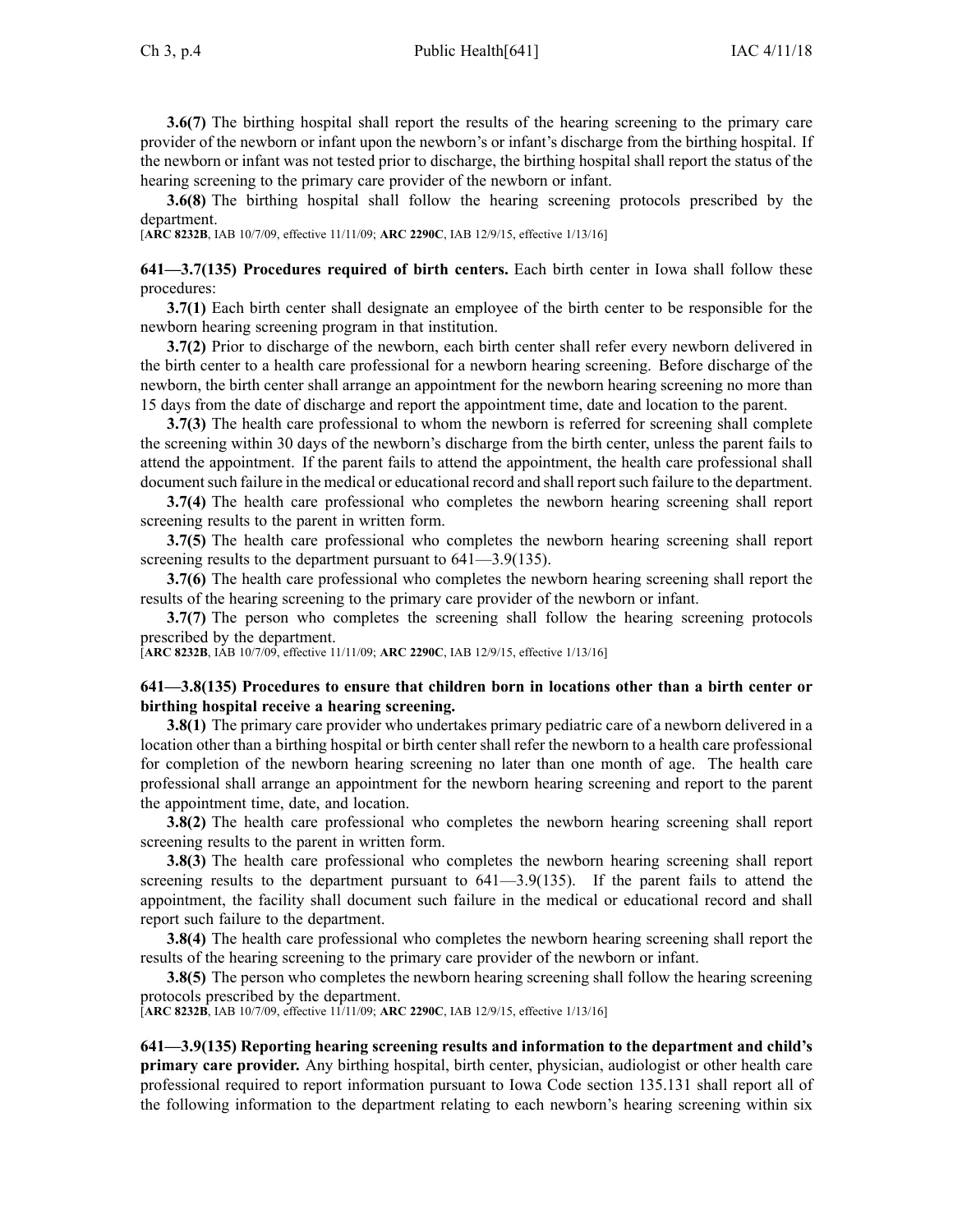working days of the birth of the newborn and within six working days of any hearing rescreen, utilizing the department's designated reporting system.

**3.9(1)** The name, date of birth, and gender of the newborn.

**3.9(2)** The name, address, and telephone number, if available, of the mother of the newborn. If the mother is not the person designated as legally responsible for the child's care, the name, address, and telephone number of the parent, as defined in [641—3.1](https://www.legis.iowa.gov/docs/iac/rule/641.3.1.pdf)(135), shall be reported.

**3.9(3)** The name of the primary care provider for the newborn upon the newborn's discharge from the birthing hospital or birth center.

**3.9(4)** The results of the newborn hearing screening, either "pass," "refer," or "not screened," for each ear separately.

**3.9(5)** The results of any rescreening, either "pass" or "refer," and the diagnostic audiologic assessment procedures used for each ear separately.

**3.9(6)** Known risk indicators for hearing loss of the infant or child.

**3.9(7)** If the paren<sup>t</sup> fails to attend the appointment, the facility shall document such failure in the medical or educational record and shall repor<sup>t</sup> such failure to the department.

**3.9(8)** The person who completes the newborn hearing screening shall repor<sup>t</sup> the results of the hearing screening to the primary care provider of the infant or child.

[**ARC [8232B](https://www.legis.iowa.gov/docs/aco/arc/8232B.pdf)**, IAB 10/7/09, effective 11/11/09; **ARC [2290C](https://www.legis.iowa.gov/docs/aco/arc/2290C.pdf)**, IAB 12/9/15, effective 1/13/16]

**641—3.10(135) Conducting and reporting screening results and diagnostic audiologic assessments to the department and child's primary care provider.** Any health care professional conducting newborn hearing screens, rescreens, or diagnostic audiologic assessments shall repor<sup>t</sup> the results within six working days for any child under three years of age to the department utilizing the department's designated reporting system. The health care professional shall conduct the diagnostic hearing assessment in accordance with the Pediatric Audiologic Diagnostic Protocol prescribed by the department at [www.idph.iowa.gov](http://www.idph.iowa.gov). Results of <sup>a</sup> hearing screen, rescreen or diagnostic audiologic assessment shall be reported as follows.

**3.10(1)** Reports shall include:

*a.* The name, date of birth, and gender of the child.

*b.* The name, address, and telephone number, if available, of the mother of the child. If the mother is not the person designated as legally responsible for the child's care, the name, address, and telephone number of the parent, as defined in  $641-3.1(135)$ , shall be reported.

*c.* The name of the primary care provider for the child.

- *d.* Known risk indicators for hearing loss.
- *e.* The date the child is fit with <sup>a</sup> hearing aid(s) or <sup>a</sup> cochlear implant(s), if applicable.
- *f.* The date of referral to early intervention, if applicable.
- *g.* The date of referral to family support, if applicable.

**3.10(2)** Results of the newborn hearing screening shall be reported as either "pass" or "refer" for each ear separately.

**3.10(3)** Results of the hearing rescreen shall be reported as either "pass" or "refer" for each ear separately.

**3.10(4)** If an assessment results in <sup>a</sup> diagnosis of normal hearing for both ears, this shall be reported.

**3.10(5)** Any diagnosis of hearing loss shall also be reported excep<sup>t</sup> for transient conductive hearing loss lasting for less than 90 days in the professional judgment of the practitioner. This exception will apply only if the child passed the initial hearing screening or rescreening or had <sup>a</sup> diagnostic assessment resulting in normal hearing for both ears.

**3.10(6)** Diagnostic audiologic assessment results shall include a statement of the severity (mild, moderate, moderately severe, severe, profound, or undetermined) and type (sensorineural, conductive, mixed, or undetermined) of hearing loss.

**3.10(7)** Any health care professional conducting newborn hearing screens, rescreens, or diagnostic audiologic assessments shall repor<sup>t</sup> the results to the primary care provider of the infant or child. [**ARC [8232B](https://www.legis.iowa.gov/docs/aco/arc/8232B.pdf)**, IAB 10/7/09, effective 11/11/09; **ARC [2290C](https://www.legis.iowa.gov/docs/aco/arc/2290C.pdf)**, IAB 12/9/15, effective 1/13/16]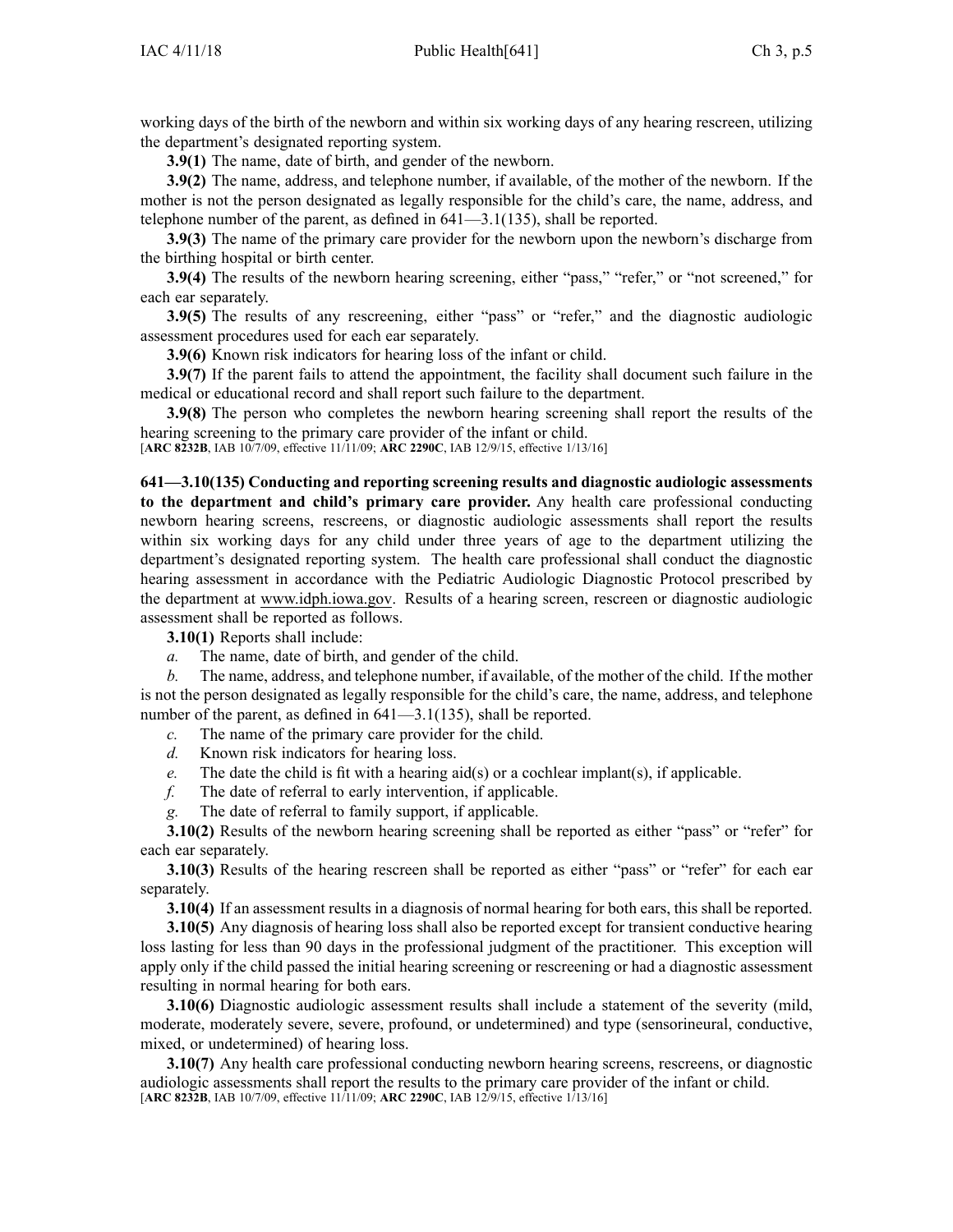**641—3.11(135) Congenital cytomegalovirus (cCMV) testing for newborns who do not pass the initial newborn hearing screening.** If the newborn hearing screen indicates potential hearing loss, as evidenced when <sup>a</sup> newborn does not pass the initial newborn hearing screening, the birthing hospital, birth center, physician, or other health care professional required to ensure that the hearing screening is performed shall do the following:

**3.11(1)** Test the newborn or ensure that the newborn is tested for cCMV before the newborn is 21 days of age.

**3.11(2)** Provide information to the paren<sup>t</sup> of the newborn regarding the birth defects caused by cCMV and early intervention and treatment resources and services available for children diagnosed with cCMV.

**3.11(3)** If <sup>a</sup> paren<sup>t</sup> objects to the testing, follow the procedures in [641—3.13](https://www.legis.iowa.gov/docs/iac/rule/641.3.13.pdf)(135).

This rule is intended to implement Iowa Code sections [135.131\(9\)](https://www.legis.iowa.gov/docs/ico/section/2018/135.131.pdf)*"a"* and [136A.5B](https://www.legis.iowa.gov/docs/ico/section/2018/136A.5B.pdf). [**ARC [3745C](https://www.legis.iowa.gov/docs/aco/arc/3745C.pdf)**, IAB 4/11/18, effective 5/16/18]

**641—3.12(135) Sharing of information and confidentiality.** Reports, records, and other information collected by or provided to the department relating to <sup>a</sup> child's newborn hearing screening, rescreen, diagnostic audiologic assessment, and early intervention enrollment are confidential records pursuan<sup>t</sup> to Iowa Code section [22.7](https://www.legis.iowa.gov/docs/ico/section/22.7.pdf).

**3.12(1)** Personnel of the department shall maintain the confidentiality of all information and records used in the review and analysis of newborn hearing screenings, rescreens, diagnostic audiologic assessments, and early intervention enrollment, including information which is confidential under Iowa Code chapter [22](https://www.legis.iowa.gov/docs/ico/chapter/22.pdf) or any other provisions of state law.

**3.12(2)** No individual or organization providing information to the department in accordance with this rule shall be deemed to be or held liable for divulging confidential information.

**3.12(3)** The department shall not release confidential information excep<sup>t</sup> to the following persons and entities under the following conditions:

*a.* The paren<sup>t</sup> or guardian of an infant or child for whom the repor<sup>t</sup> is made.

*b.* A local birth-to-three coordinator with the Early ACCESS program or an agency under contract with the department to administer the children with special health care needs program.

*c.* A health care professional or primary care provider.

*d.* A representative of <sup>a</sup> federal or state agency, to the extent that the information is necessary to perform <sup>a</sup> legally authorized function of that agency.

*e.* A representative of <sup>a</sup> state agency, or an entity bound by that state, to the extent that the information is necessary to perform newborn hearing screening follow-up. The state agency or the entity bound by that state shall be subject to confidentiality regulations that are the same as or more stringent than those in the state of Iowa. The state agency or the entity bound by that state shall not use the information obtained from the department to market services to patients or nonpatients or identify patients for any purposes other than those expressly provided in this rule.

**3.12(4)** Research purposes. All proposals for research using the department's data to be conducted by persons other than program staff shall first be submitted to and accepted by the researchers' institutional review board. Proposals shall then be reviewed and approved by the department before research can commence.

[**ARC [8232B](https://www.legis.iowa.gov/docs/aco/arc/8232B.pdf)**, IAB 10/7/09, effective 11/11/09; **ARC [2290C](https://www.legis.iowa.gov/docs/aco/arc/2290C.pdf)**, IAB 12/9/15, effective 1/13/16; **ARC [3745C](https://www.legis.iowa.gov/docs/aco/arc/3745C.pdf)**, IAB 4/11/18, effective 5/16/18]

**641—3.13(135) Procedure to accommodate parental objection.** These rules shall not apply if the paren<sup>t</sup> objects to the hearing screening, diagnostic audiologic assessment, or cCMV testing.

**3.13(1)** If a parent objects to the screening, the birthing hospital, birth center, physician, or other health care professional shall obtain <sup>a</sup> written refusal from the paren<sup>t</sup> or guardian on the department newborn hearing screening or diagnostic audiologic assessment refusal form and shall maintain the original copy of the written refusal in the newborn's, infant's or child's medical record.

**3.13(2)** The birthing hospital, birth center, physician, or other health care professional shall send <sup>a</sup> copy of the written newborn hearing screening or diagnostic audiologic assessment refusal form to the department within six days of the birth of the newborn.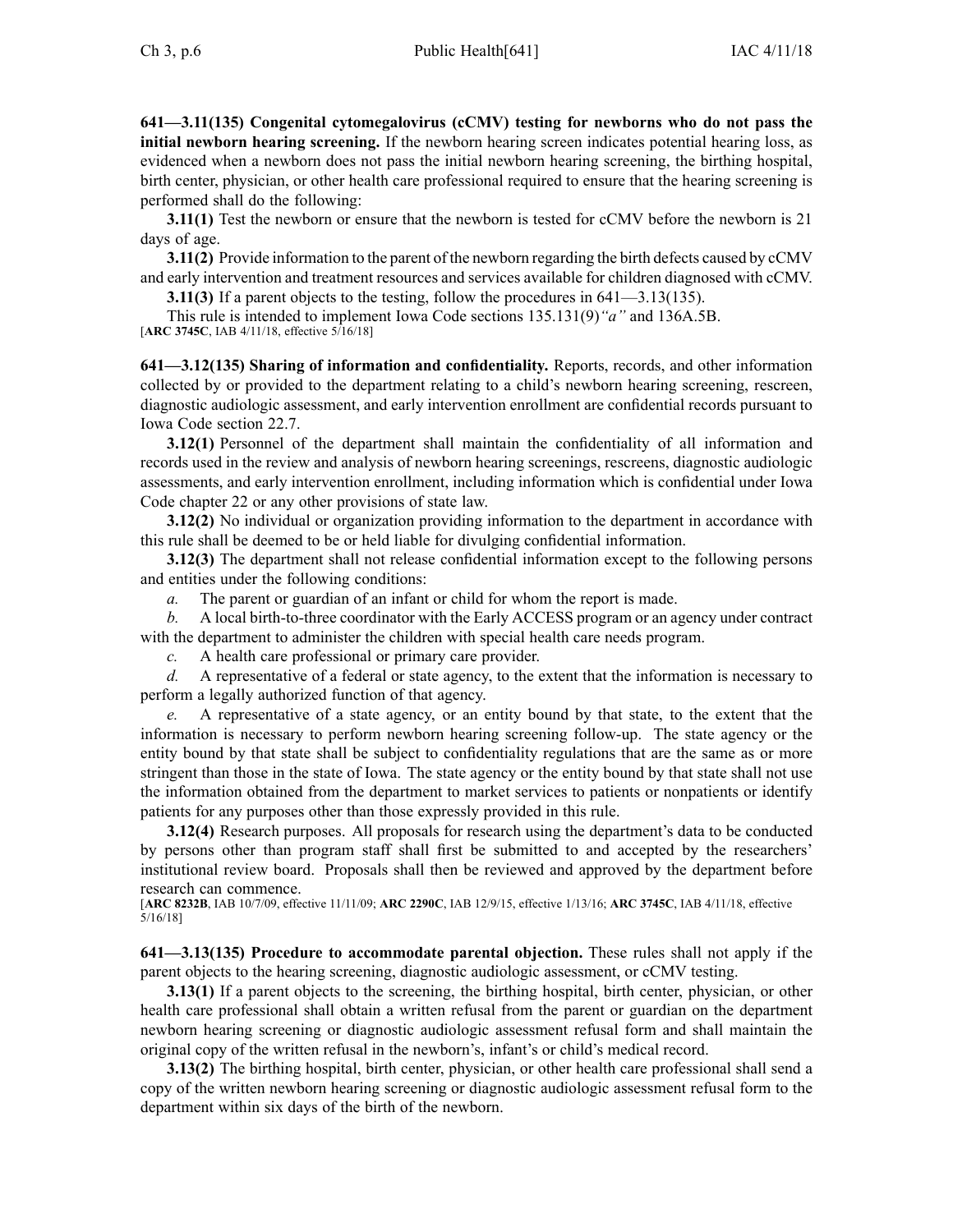**3.13(3)** If a parent objects to a hearing rescreen or diagnostic audiologic assessment orally to a department EHDI staff member during follow-up, the staff member shall document the refusal in the department's designated reporting system and mail to the paren<sup>t</sup> or guardian the department newborn hearing screening or diagnostic audiologic assessment refusal form in an attempt to obtain <sup>a</sup> written refusal to be maintained in the newborn's, infant's or child's medical record.

**3.13(4)** If <sup>a</sup> paren<sup>t</sup> objects to cCMV testing, the birthing hospital, birth center, physician, or other health care professional required to ensure cCMV testing shall obtain, on the department cCMV testing refusal form, <sup>a</sup> written refusal from the paren<sup>t</sup> or guardian, shall maintain the original copy of the written refusal in the child's medical record, and shall send <sup>a</sup> copy of the written refusal to the department within 21 days of the child's birth.

[**ARC [8232B](https://www.legis.iowa.gov/docs/aco/arc/8232B.pdf)**, IAB 10/7/09, effective 11/11/09; **ARC [2290C](https://www.legis.iowa.gov/docs/aco/arc/2290C.pdf)**, IAB 12/9/15, effective 1/13/16; **ARC [3745C](https://www.legis.iowa.gov/docs/aco/arc/3745C.pdf)**, IAB 4/11/18, effective 5/16/18]

**641—3.14(135) Civil/criminal liability.** A person who acts in good faith in complying with these rules shall not be held civilly or criminally liable for reporting the information required. [**ARC [8232B](https://www.legis.iowa.gov/docs/aco/arc/8232B.pdf)**, IAB 10/7/09, effective 11/11/09]

#### **641—3.15(135) Early hearing detection and intervention advisory committee.**

**3.15(1)** *Membership.* The membership of the advisory committee shall be geographically representative of stakeholders with an interest in and concern for newborn hearing screening and follow-up. The advisory committee shall be appointed by the department director and consist of no more than 25 members and include the state EHDI coordinator. The EHDI coordinator will assist in facilitation of committee meetings. Membership will include <sup>a</sup> minimum of one representative from each of the following areas:

- *a.* Advocate (e.g., office of deaf services).
- *b.* Audiology.
- *c.* Children with special health care needs program.
- *d.* Deaf/hard-of-hearing community.
- *e.* Early intervention services.
- *f.* Ears, nose and throat specialist/otolaryngologists.
- *g.* Family support.
- *h.* Iowa Hospital Association or designee.
- *i.* Hospitals (preferably hearing screening coordinator).
- *j.* Parent(s) of deaf or hard-of-hearing child.
- *k.* Family practice physician.
- *l.* Pediatrician.
- *m.* Representation from <sup>a</sup> state agency that is not the department.

**3.15(2)** *Meetings.* The committee shall meet three times per year. Location and times will be prescribed by the department.

**3.15(3)** *Voting.* The committee will make its recommendations by consensus. In the event that consensus cannot be reached within <sup>a</sup> reasonable time frame, there will be <sup>a</sup> majority rule, as in <sup>a</sup> simple majority of those presen<sup>t</sup> or more than 50 percent. At least 50 percen<sup>t</sup> of the members must be present.

**3.15(4)** *Service, vacancies and attendance.*

*a.* Each committee member is appointed to serve <sup>a</sup> term of three years. Members may serve longer at the reques<sup>t</sup> of the department director unless their absence at meetings exceeds that permitted by the attendance policy. Terms for existing members will begin at the first of the year or as positions vacate. The term for <sup>a</sup> new member replacing <sup>a</sup> member before the member's term is up will begin when the vacancy is filled.

*b.* Vacancies will be filled within six months. The term will begin when the vacancy is filled. The EHDI coordinator will work with advisory committee members, EHDI program staff and associations to identify new members. Names and short biographies will be given to the department director to make <sup>a</sup> final determination for committee member vacancies.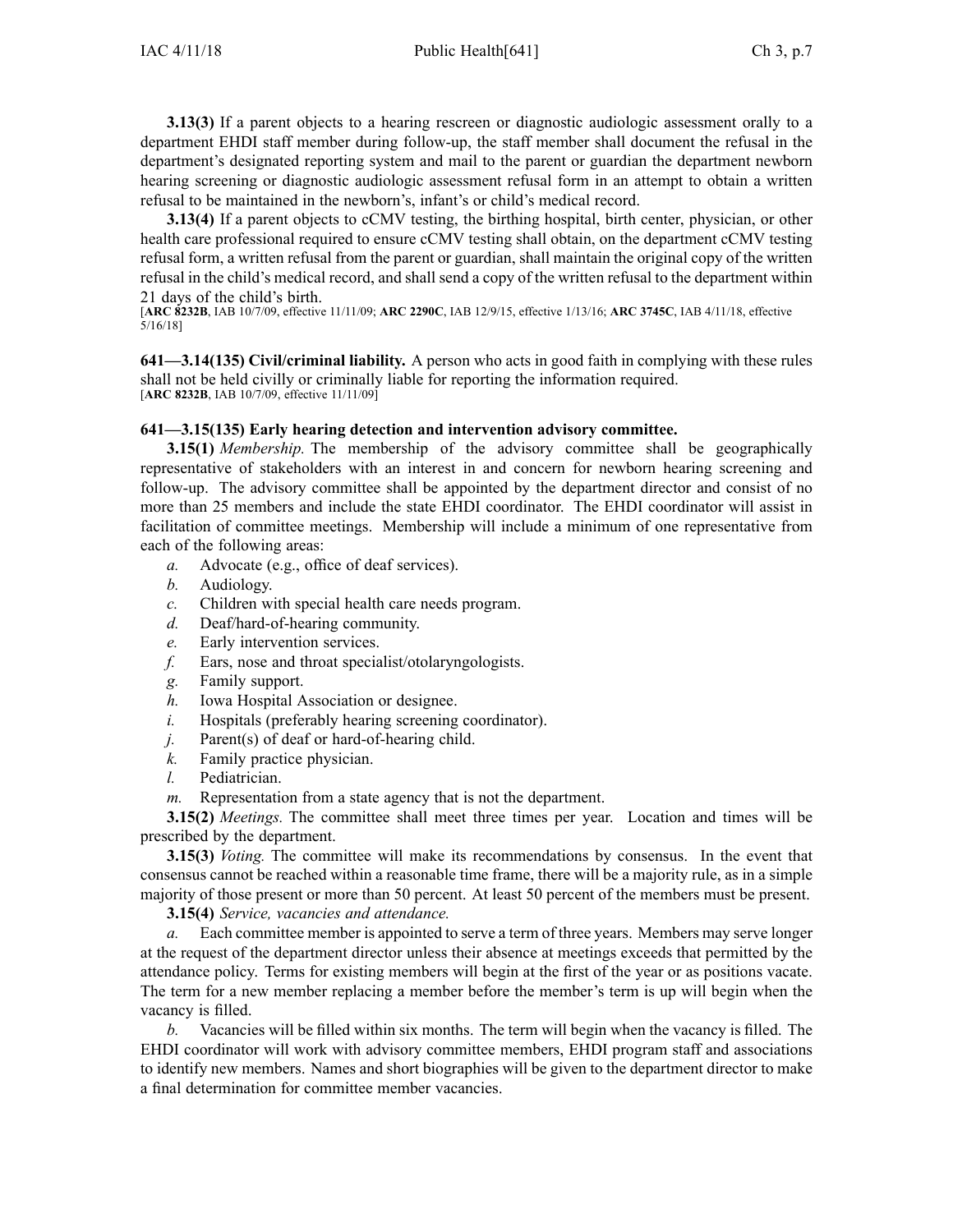*c.* Committee members are expected to be presen<sup>t</sup> in person for advisory committee meetings with the exception of extenuating circumstances that have been communicated to the state EHDI coordinator. Any member who cannot attend the scheduled meetings should notify the state EHDI coordinator at least 24 hours prior to the start of the regularly scheduled meeting. If there are extenuating circumstances and <sup>a</sup> member can send <sup>a</sup> representative, the member is encouraged to do so. Appointed members may be recommended for dismissal from the committee if the members miss more than two meetings per year. [**ARC [2290C](https://www.legis.iowa.gov/docs/aco/arc/2290C.pdf)**, IAB 12/9/15, effective 1/13/16]

**641—3.16** Reserved

### HEARING AIDS AND AUDIOLOGIC SERVICES FUNDING PROGRAM

**641—3.17(83GA,HF811) Eligibility criteria.** The enrollment process to determine eligibility for services under this program includes the following requirements:

**3.17(1)** Age. Individuals are eligible from birth through 20 years of age.

**3.17(2)** Residency. Individuals must currently reside in Iowa.

**3.17(3)** The applicant must not be eligible for hearing aids or audiologic services under Title XIX or HAWK-I.

[**ARC [8232B](https://www.legis.iowa.gov/docs/aco/arc/8232B.pdf)**, IAB 10/7/09, effective 11/11/09]

# **641—3.18(83GA,HF811) Covered services.**

**3.18(1)** Funding does not cover either the surgical costs associated with <sup>a</sup> cochlear or Baha implant or the cost of the devices.

**3.18(2)** Funding does not pay for services covered by insurance.

**3.18(3)** The following hearing aids and audiologic services may be provided through the hearing aids and audiologic services funding program:

- 1. Repair/modification of hearing aid
- 2. Hearing aid, monaural, behind the ear
- 3. Hearing aid dispensing fee, monaural
- 4. Hearing aid, binaural, in the ear
- 5. Hearing aid, binaural, behind the ear
- 6. Hearing aid dispensing fee, binaural
- 7. Hearing aid, bicros, glasses
- 8. Ear mold/insert, not disposable, any type
- 9. Battery for use in hearing aid
- 10. Hearing aid supplies, accessories
- 11. Assistive listening device, not otherwise specified
- 12. Assistive listening device, dispensing
- 13. Service handling charge
- 14. Service charge, ear mold
- 15. Annual charge, ear mold
- 16. Pure tone audiometry, air only
- 17. Pure tone audiometry, air and speech audiometry threshold
- 18. Speech audiometry threshold
- 19. Speech audiometry threshold with speech
- 20. Comprehensive audiometry threshold evaluation
- 21. Tympanometry (impedance testing)
- 22. Conditioning play audiometry
- 23. Auditory-evoked potentials for evoked response audiometry, comprehensive
- 24. Auditory-evoked potentials for evoked response audiometry, limited
- 25. Visual reinforcement audiometry
- 26. Evoked otoacoustic emissions, limited
- 27. Hearing aid examination and selection, monaural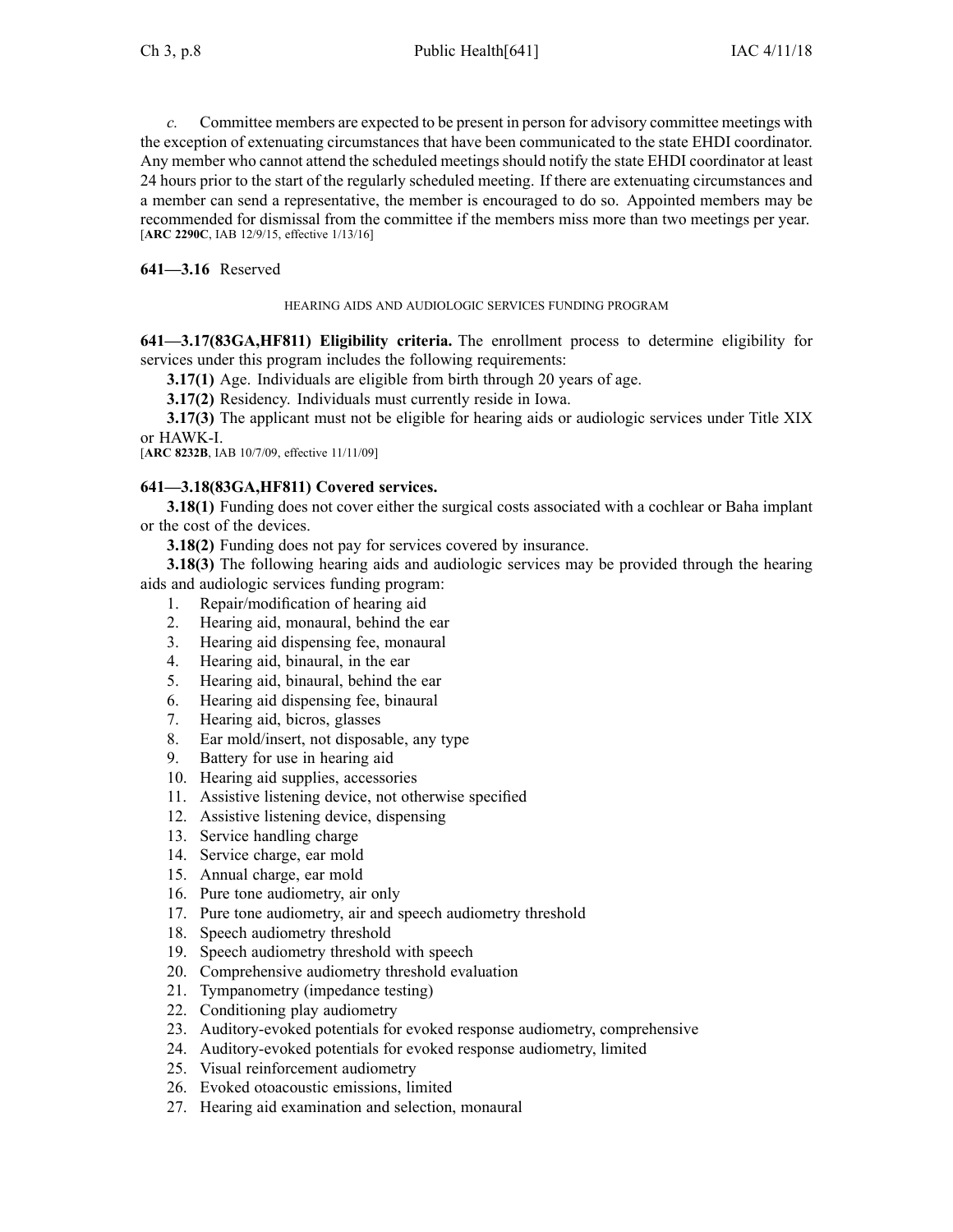- 28. Hearing aid examination and selection, binaural
- 29. Hearing aid check, monaural
- 30. Hearing aid check, binaural
- 31. Electroacoustic evaluation for hearing aid, monaural
- 32. Electroacoustic evaluation for hearing aid, binaural
- 33. Office/outpatient visit related to audiologic services
- 34. Consultations related to audiologic services

**3.18(4)** The department may elect to cover additional services not otherwise restricted in these rules. [**ARC [8232B](https://www.legis.iowa.gov/docs/aco/arc/8232B.pdf)**, IAB 10/7/09, effective 11/11/09; **ARC [2290C](https://www.legis.iowa.gov/docs/aco/arc/2290C.pdf)**, IAB 12/9/15, effective 1/13/16]

### **641—3.19(83GA,HF811) Application procedures.**

**3.19(1)** A child, or the parent or guardian of a child, desiring hearing aids or audiologic services may apply to the contractor.

**3.19(2)** The following information shall be provided to the contractor by the applicant to be considered for eligibility under this program:

- *a.* Patient's first name, middle initial and last name.
- *b.* Patient's date of birth.
- *c.* Patient's address, including city, state and ZIP code.
- *d.* Parent/guardian's first name, middle initial and last name.
- *e.* Parent/guardian's telephone number.
- *f.* Parent/guardian's email address.
- *g.* Parent/guardian's or child's medical insurance plan coverage.
- *h.* Hearing aid/audiologic service provider name and telephone number.
- *i.* Whether the reques<sup>t</sup> is for hearing aids or audiologic services or both.
- *j.* Estimated service costs.

**3.19(3)** Applicants will be enrolled in the program on <sup>a</sup> first-come, first-served basis upon the date the application is received by the contractor.

**3.19(4)** The contractor will provide written notification to the applicant regarding determination of eligibility or noneligibility and the applicant's right to appeal <sup>a</sup> denial. For those applicants deemed eligible, an enrollee number will be assigned by the contractor.

**3.19(5)** An applicant must submit <sup>a</sup> renewal application form on an annual basis, accompanied by all information requested by the department.

[**ARC [8232B](https://www.legis.iowa.gov/docs/aco/arc/8232B.pdf)**, IAB 10/7/09, effective 11/11/09; **ARC [2290C](https://www.legis.iowa.gov/docs/aco/arc/2290C.pdf)**, IAB 12/9/15, effective 1/13/16]

#### **641—3.20(83GA,HF811) Hearing aids and audiologic services funding wait list.**

**3.20(1)** If an applicant is eligible for hearing aid and audiologic services funding and sufficient funds are available to provide services to the applicant, the contractor shall enroll the applicant upon approval by the department. If the applicant is eligible for hearing aid and audiologic services funding and sufficient funds are not available to provide services to the applicant, the contractor upon approval by the department shall place the applicant's name on the hearing aid and audiologic services funding wait list in the order provided for in this rule.

**3.20(2)** The contractor, upon approval by the department, shall place names on the wait list in the following order:

- *a.* Applicants under the age of three diagnosed with <sup>a</sup> hearing loss who are in need of hearing aids.
- *b.* Applicants in need of hearing aids or audiologic services.

*c.* All other applicants, who shall be placed on the wait list in chronological order based upon the date of receipt of <sup>a</sup> completed application by the contractor upon approval by the department. [**ARC [8232B](https://www.legis.iowa.gov/docs/aco/arc/8232B.pdf)**, IAB 10/7/09, effective 11/11/09]

#### **641—3.21(83GA,HF811) Reimbursement of providers.**

**3.21(1)** To receive reimbursement for hearing aids and audiologic services, the provider must complete <sup>a</sup> provider information sheet and I-9 form provided by the department.

**3.21(2)** The provider must be <sup>a</sup> Title XIX provider.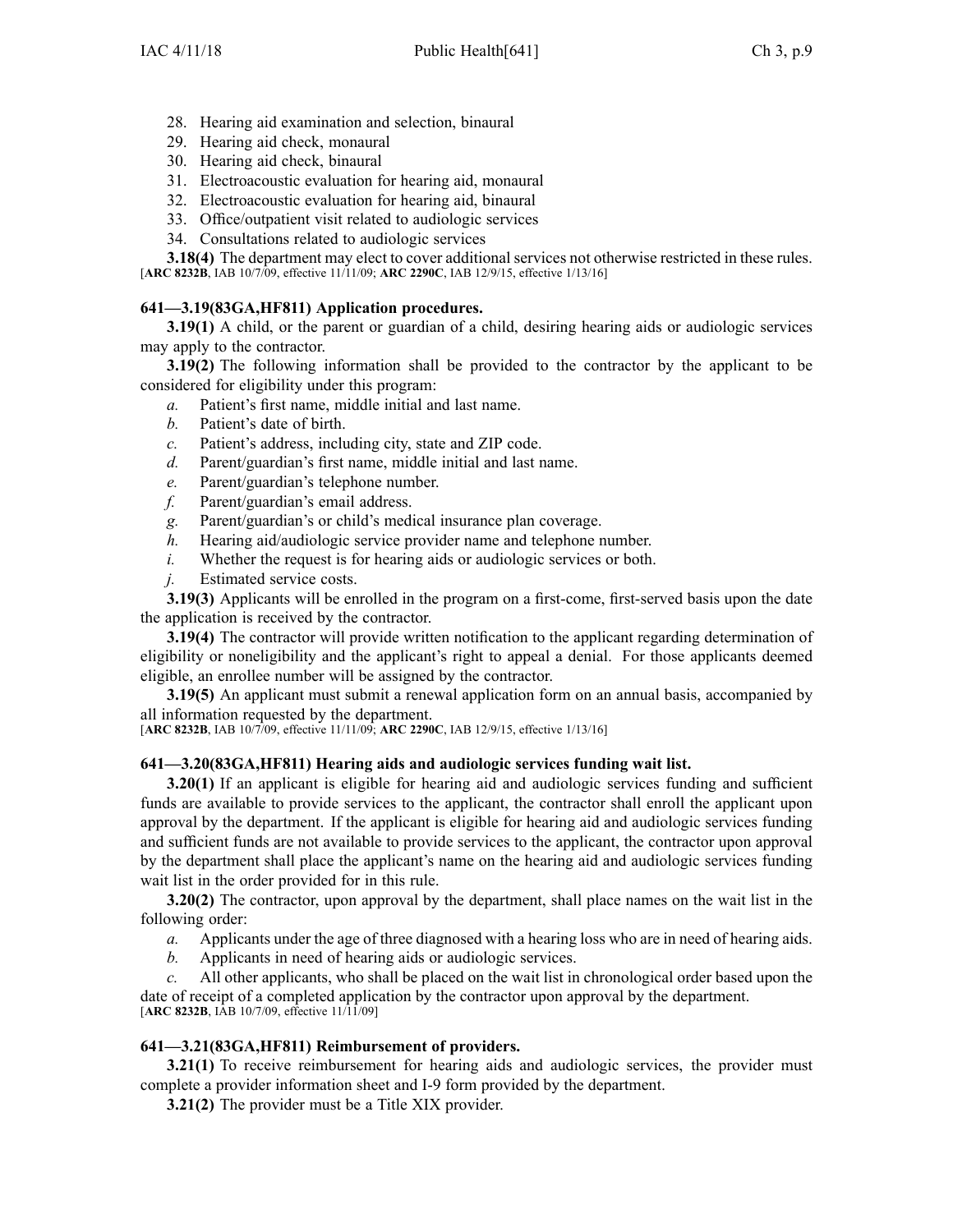**3.21(3)** Reimbursement of hearing aids and audiologic services will be paid directly to the provider based on Title XIX reimbursement rates.

*a.* Bills will be adjusted accordingly by the department prior to payment.

*b.* Reimbursement for hearing aids or supplemental hearing devices includes the costs of shipping and handling.

**3.21(4)** Hearing aids and audiologic services funding shall be the payor of last resort.

**3.21(5)** Payment through this funding source is considered paymen<sup>t</sup> in full for covered services. If <sup>a</sup> third party liability (TPL) paymen<sup>t</sup> equals or exceeds the Title XIX allowance, no further reimbursement is provided.

**3.21(6)** The provider shall submit bills after an enrollee number is assigned to the applicant and the audiologic service is provided or hearing aid is fitted.

**3.21(7)** The provider shall submit the following documents:

*a.* Centers for Medicare and Medicaid Services Form CMS 1500. Forms will be furnished by the providers and will include the applicant's enrollee number in the upper right-hand corner of the form.

*b.* Manufacturer's invoice for hearing devices as prescribed by the department.

*c.* Applicant's explanation of benefits or documentation of <sup>a</sup> telephone contact made by the provider to the patient's private insurance company including: date of contact, name of insurance representative, name of insurance company, applicant's policy number and coverage limitations for hearing evaluations and devices.

[**ARC [8232B](https://www.legis.iowa.gov/docs/aco/arc/8232B.pdf)**, IAB 10/7/09, effective 11/11/09; **ARC [2290C](https://www.legis.iowa.gov/docs/aco/arc/2290C.pdf)**, IAB 12/9/15, effective 1/13/16]

**641—3.22(83GA,HF811) Appeals.** The department shall cause an applicant to be notified of the department's decision to approve or deny an application or to place an applicant on the child hearing aids and audiologic services wait list. In the event an applicant is dissatisfied with the department's decision, the applicant may submit <sup>a</sup> formal appeal in writing to the EHDI advisory committee. Such reques<sup>t</sup> shall be delivered in person or shall be mailed by certified mail, return receipt requested, to EHDI Advisory Committee, Iowa Department of Public Health, Lucas State Office Building, 321 E. 12th Street, Des Moines, Iowa 50319. Upon receipt of such an appeal, the EHDI advisory committee shall review the case and issue <sup>a</sup> written determination within 15 days of receipt of the request. The decision shall refer to the applicant by initials or other nonidentifying means. The EHDI advisory committee's decision shall be final and binding. This appeal process does not constitute <sup>a</sup> contested case proceeding as defined in Iowa Code chapter [17A](https://www.legis.iowa.gov/docs/ico/chapter/17A.pdf). [**ARC [8232B](https://www.legis.iowa.gov/docs/aco/arc/8232B.pdf)**, IAB 10/7/09, effective 11/11/09]

These rules are intended to implement Iowa Code section [135.131](https://www.legis.iowa.gov/docs/ico/section/135.131.pdf) as amended by 2009 Iowa Acts, House File 314, division II, and 2009 Iowa Acts, House File 811, division IV, section 60(2)*"c."*

[Filed emergency 11/17/03 after Notice 10/1/03—published 12/10/03, effective 1/1/04] [Filed 9/18/06, Notice 7/19/06—published 10/11/06, effective 11/15/06] [Filed ARC [8232B](https://www.legis.iowa.gov/docs/aco/arc/8232B.pdf) ([Notice](https://www.legis.iowa.gov/docs/aco/arc/7967B.pdf) ARC 7967B, IAB 7/15/09), IAB 10/7/09, effective 11/11/09] [[Filed](https://www.legis.iowa.gov/docs/aco/arc/2290C.pdf) ARC 2290C ([Notice](https://www.legis.iowa.gov/docs/aco/arc/2082C.pdf) ARC 2082C, IAB 8/5/15), IAB 12/9/15, effective 1/13/16] [[Filed](https://www.legis.iowa.gov/docs/aco/arc/3745C.pdf) ARC 3745C ([Notice](https://www.legis.iowa.gov/docs/aco/arc/3519C.pdf) ARC 3519C, IAB 12/20/17), IAB 4/11/18, effective 5/16/18]